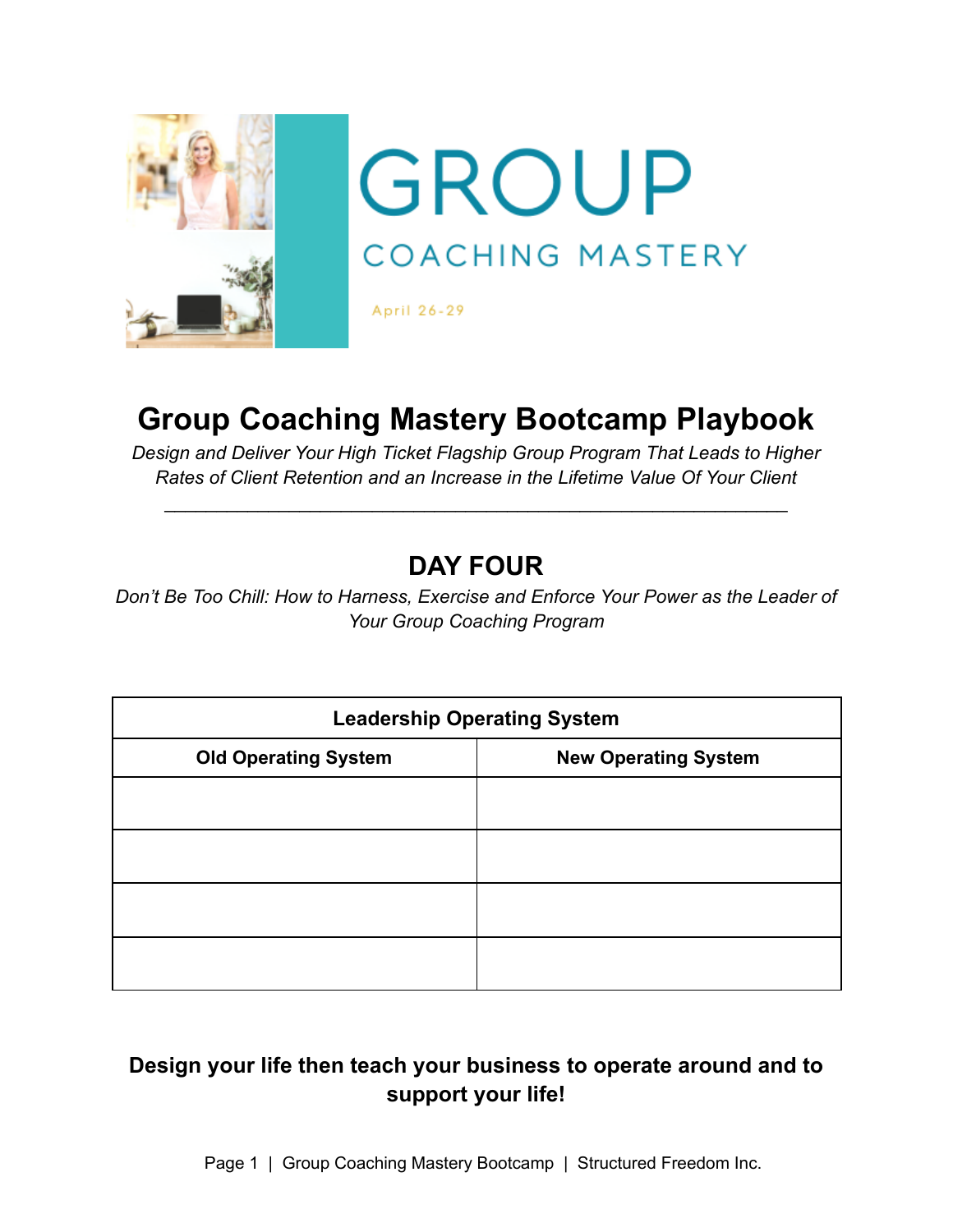#### **How Will You Run Your Group Program**

To talk about your role as a group coaching program leader/coach is to talk about your power, and to talk about your power is to acknowledge that it exists.

#### **Three Types of Group Program Leaders**

|--|--|--|

#### **HARNESS YOUR POWER**

Leading a group coaching program is inevitably an exercise in **Exercise** in

Once your clients have chosen to come into your kingdom, the want to be governed:

- 1. \_\_\_\_\_\_\_\_\_\_\_\_\_\_\_\_
- 2. \_\_\_\_\_\_\_\_\_\_\_\_\_\_\_\_
- $3.$

When you fail to govern you may be elevating how you want them to experience to go for the experience to go for  $\blacksquare$ 

Pulling back on your power creates a **with the set of the set of the set of the set of the set of the set of the set of the set of the set of the set of the set of the set of the set of the set of the set of the set of the** 

#### **EXERCISE & ENFORCE YOUR POWER**

It isn't enough to exercise your power at the start of your group program by setting the:

- 1. \_\_\_\_\_\_\_\_\_\_\_\_\_\_\_\_\_\_\_\_
- 2. \_\_\_\_\_\_\_\_\_\_\_\_\_\_\_\_\_\_\_\_
- $3.$

If you do not enforce your power throughout the entire program, others will step in and enforce their own purposes, directions, and ground rules.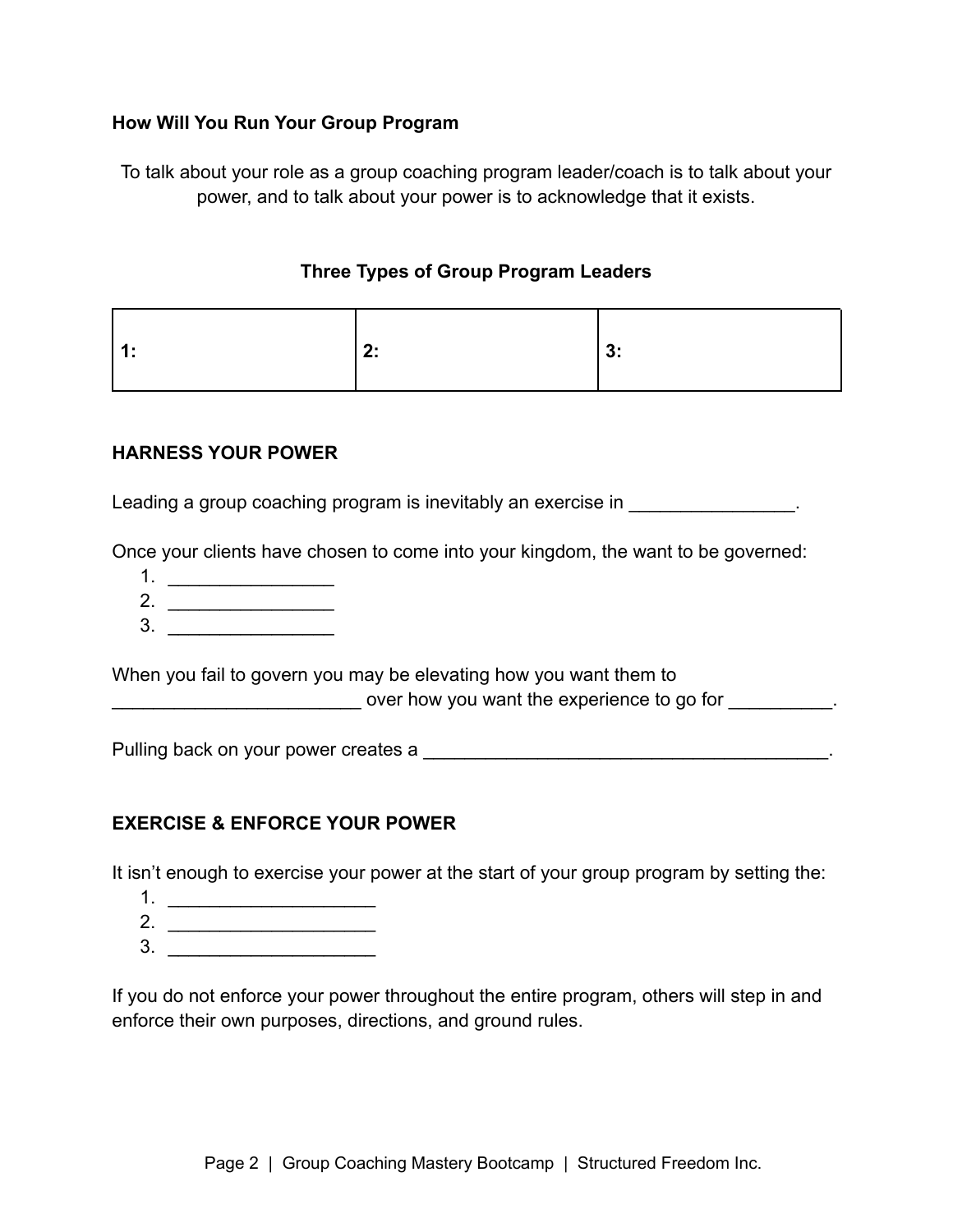#### **GENEROUS LEADERSHIP**

1. A group coaching program run on generous leadership is run with a \_\_\_\_\_\_\_\_\_\_\_\_\_, \_\_\_\_\_\_\_\_\_\_\_\_\_\_\_\_\_\_\_ hand, but it is run \_\_\_\_\_\_\_\_\_\_\_\_\_\_\_\_\_\_\_

for the sake of others.

2. Sometimes generous leadership demands a willingness to be \_\_\_\_\_\_\_\_\_\_\_\_\_\_\_\_\_\_\_ in order for your clients to have the best experience of your group program.

| FIND THE COURAGE TO BE AUTHORITATIVE IN SERVICE TO THREE GOALS |                              |                             |  |
|----------------------------------------------------------------|------------------------------|-----------------------------|--|
| <b>Protect Your Clients</b>                                    | <b>Equalize Your Clients</b> | <b>Connect Your Clients</b> |  |
|                                                                |                              |                             |  |
|                                                                |                              |                             |  |
|                                                                |                              |                             |  |
|                                                                |                              |                             |  |
|                                                                |                              |                             |  |
|                                                                |                              |                             |  |
|                                                                |                              |                             |  |
|                                                                |                              |                             |  |